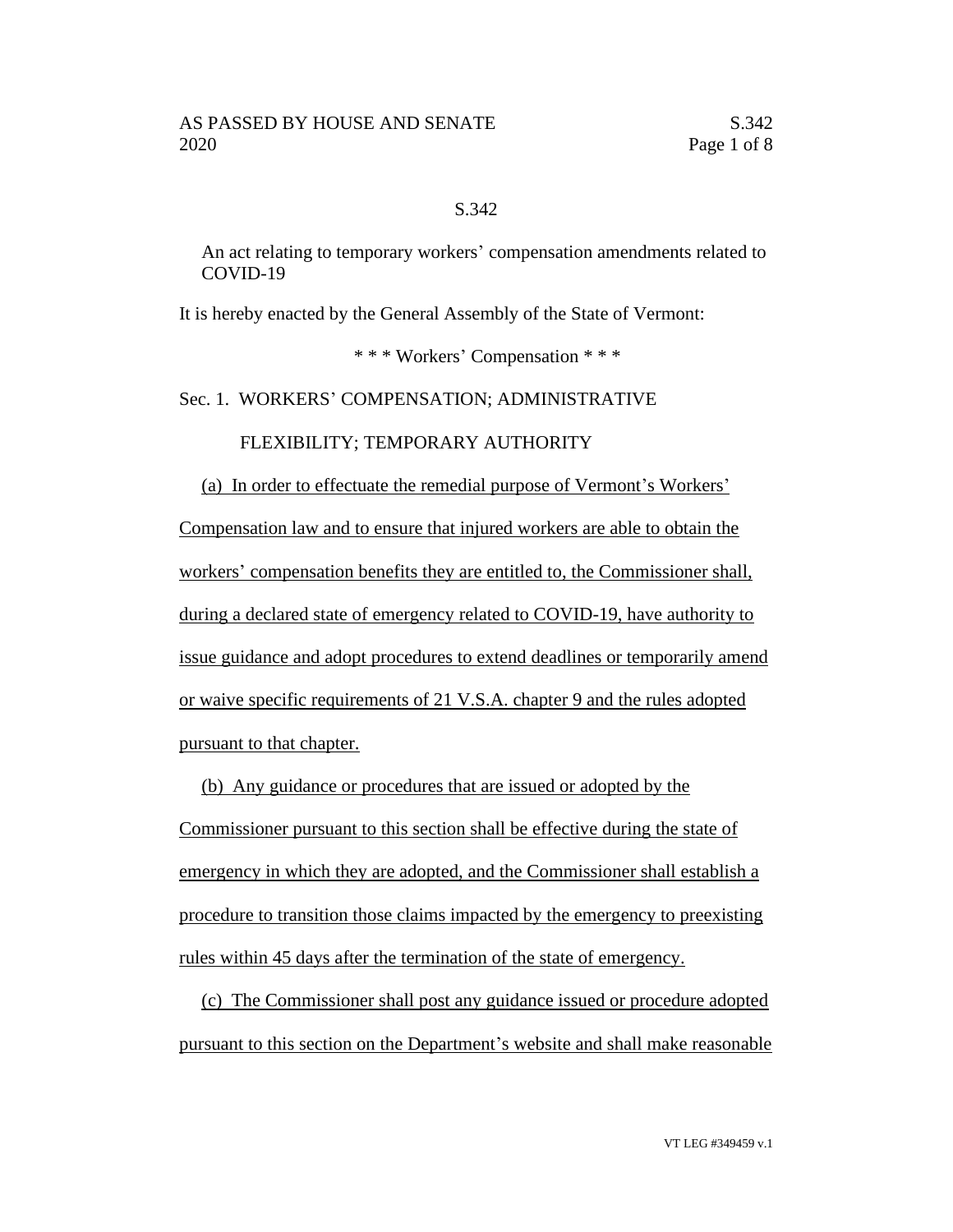efforts to provide prompt notice of the guidance or procedure to employers, attorneys, and employee organizations.

(d) The Commissioner shall not be required to initiate rulemaking pursuant to 3 V.S.A. § 831(c) in relation to any guidance issued or procedure adopted pursuant to this section.

Sec. 2. COVID-19; PRESUMPTION OF COMPENSABILITY

 $(a)(1)$  In the case of a front-line worker, disability or death resulting from COVID-19 shall be presumed to be compensable pursuant to 21 V.S.A. chapter 9, provided that the front-line worker receives a positive laboratory test for COVID-19 or a diagnosis of COVID-19 from a licensed healthcare provider between March 1, 2020 and January 15, 2021.

(2) As used in this subsection:

(A)(i) "Elevated risk of exposure to COVID-19" means the performance of a job that requires the worker to have regular physical contact with known sources of COVID-19 or regular physical or close contact with patients, inmates in a correctional facility, residents of a residential care or long-term care facility, or members of the public in the course of his or her employment.

(ii) As used in this subdivision  $(2)(A)$ , "close contact" means interactions with another individual that require the employee to be within six feet of that individual.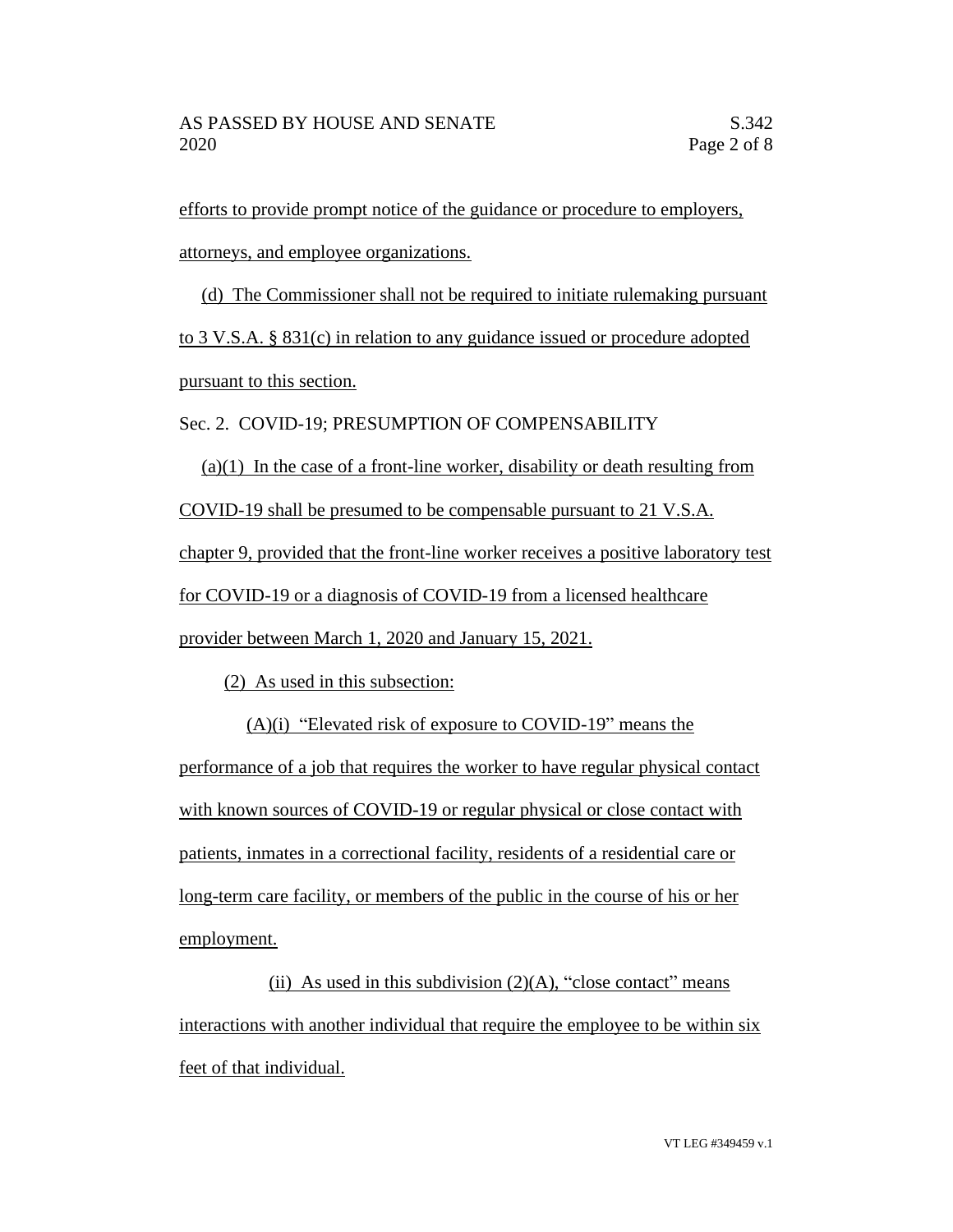(B) "Front-line worker" means an individual with an elevated risk of

exposure to COVID-19 who is employed as:

(i) a firefighter as defined in 20 V.S.A.  $\S 3151(3)$  and (4);

(ii) a law enforcement officer who has been certified by the

Vermont Criminal Justice Training Council pursuant to 20 V.S.A. chapter 151;

(iii) emergency medical personnel and volunteer personnel as

defined in 24 V.S.A. § 2651;

(iv) a worker in a health care facility or in an institution or office where health care services are provided by licensed healthcare professionals;

(v) a correctional officer;

(vi) a worker in a long-term care facility or residential care

facility;

(vii) a childcare provider who is permitted to provide childcare to the children of other front-line workers pursuant to Executive Order 01-20;

(viii) a home health care worker or personal care attendant;

(ix) a worker in a morgue, funeral establishment, or crematory facility; and

(x) a worker performing services that the Commissioner determines place the worker at a similarly elevated risk of being exposed to or contracting COVID-19 as the other occupations listed in this subsection (a).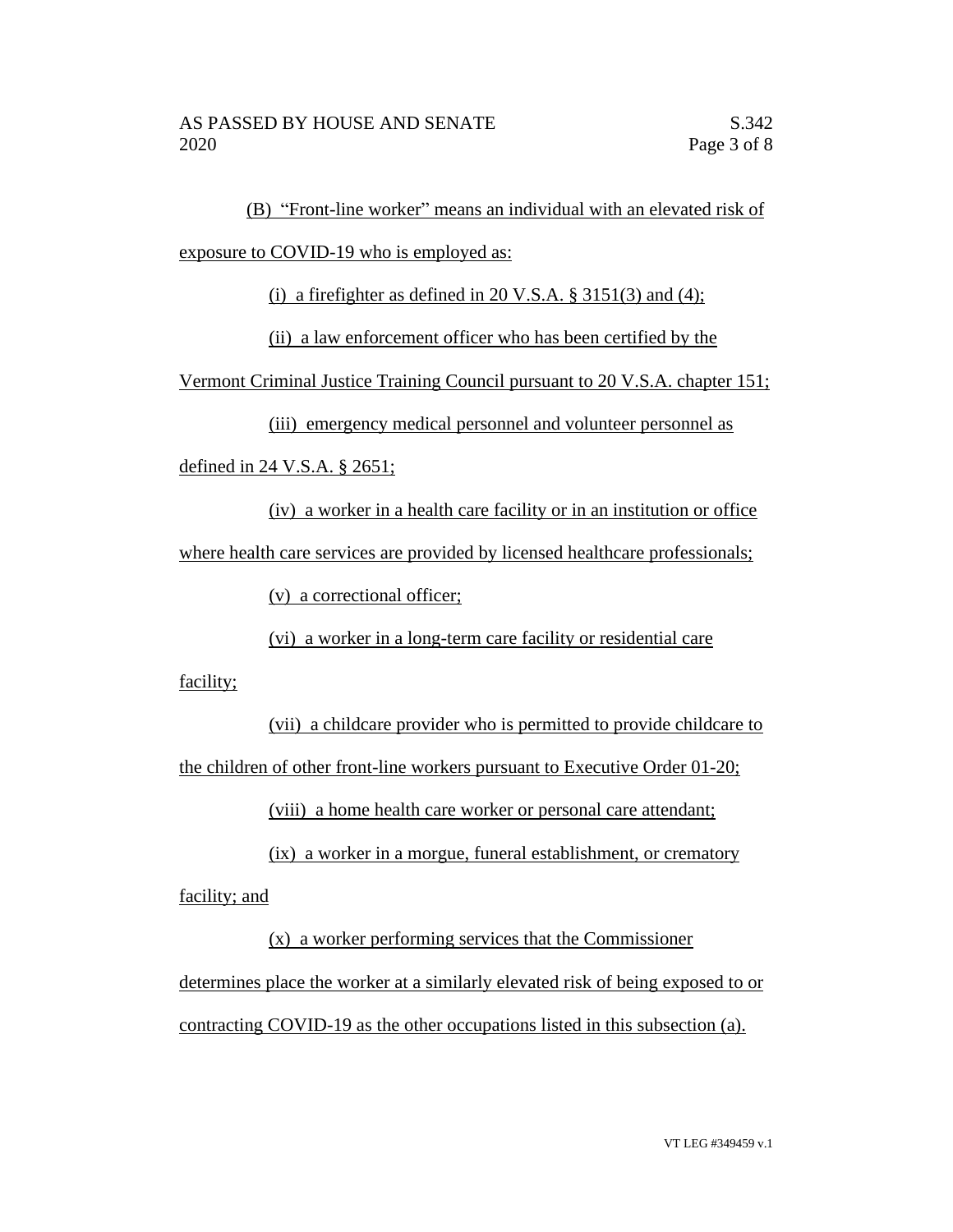(b) For an employee who is not a front-line worker as defined in subdivision (a) $(2)(B)$  of this section, disability or death resulting from COVID-19 shall be presumed to be compensable pursuant to 21 V.S.A. chapter 9 if the employee receives a positive laboratory test for COVID-19 or a diagnosis of COVID-19 from a licensed healthcare provider between April 1, 2020 and January 15, 2021 and, not more than 14 days prior to the date on which the employee is tested or examined, either:

(1) had documented occupational exposure in the course of employment to an individual with COVID-19; or

(2) performed services at a residence or facility with one or more

residents or employees who:

(A) were present at the time the services were performed; and either

(B)(i) had COVID-19 at that time; or

(ii) tested positive for COVID-19 within 14 days after the services were performed.

 $(c)(1)$  The presumption of compensability in subsection (a) of this section shall not apply if it is shown by a preponderance of the evidence that the disease was caused by non-employment-connected risk factors or nonemployment-connected exposure.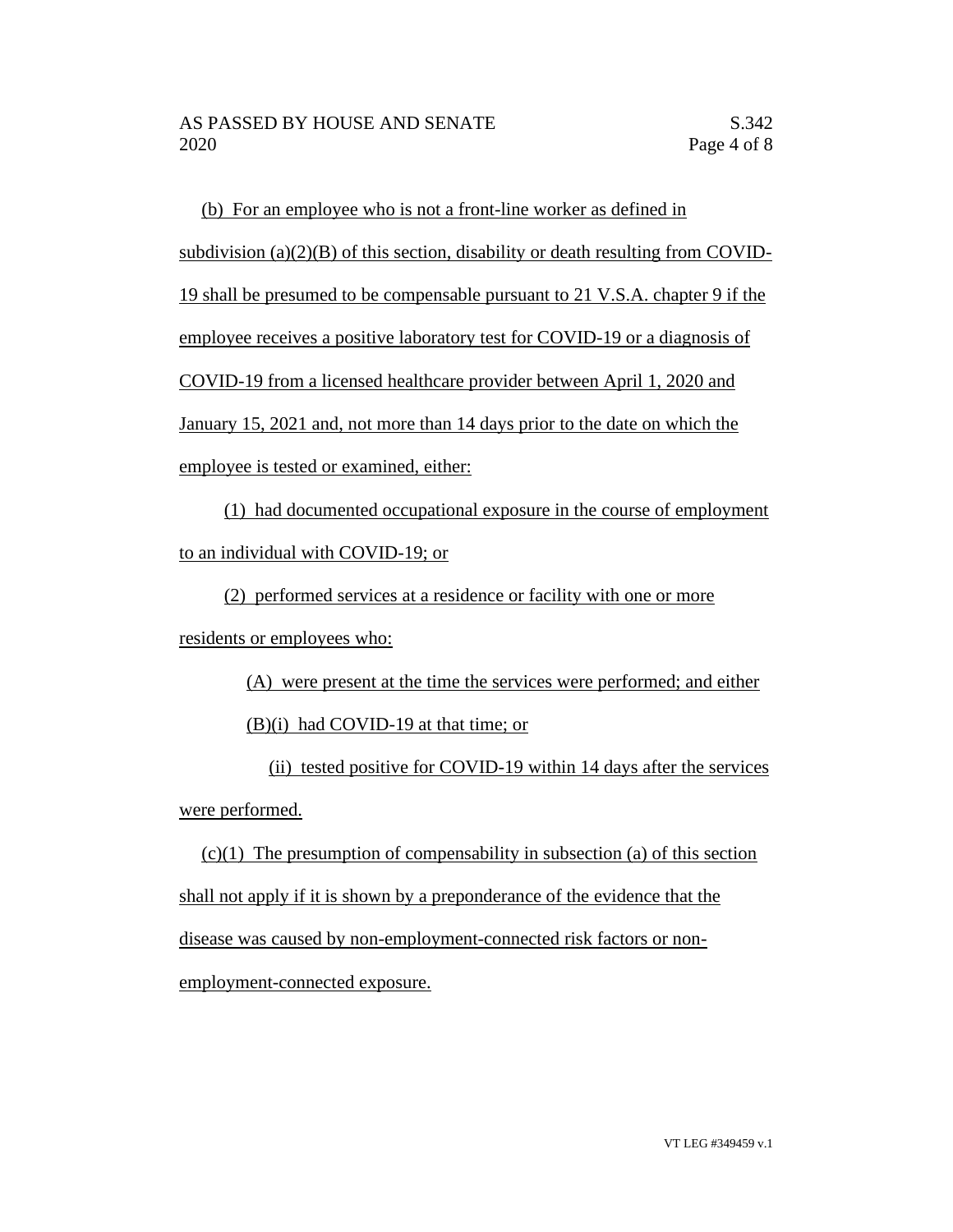(2) The presumption of compensability in subsection (b) of this section shall not apply if the employer can show by a preponderance of the evidence that:

(A) the disease was caused by non-employment-connected risk factors or non-employment-connected exposure; or

(B) at the time the employee was potentially exposed to COVID-19,

the employee's place of employment was in compliance with:

(i) between April 1, 2020 and April 20, 2020, the relevant

COVID-19 related guidance for businesses and workplaces issued by the U.S.

Centers for Disease Control and the Vermont Department of Health and any

similar guidance issued by local or municipal authorities; and

(ii) between April 20, 2020 and January 15, 2021, the Restart Vermont Worksafe Guidance issued by the Agency of Commerce and Community Development, and any similar guidance issued by local or municipal authorities.

(d) The Commissioner shall not be required to initiate rulemaking pursuant to 3 V.S.A. § 831(c) in relation to any guidance issued or procedure adopted in relation to this section.

Sec. 3. PROSPECTIVE REPEAL

In the absence of legislative action to the contrary, Secs. 1 and 2 of this act are repealed on January 15, 2021.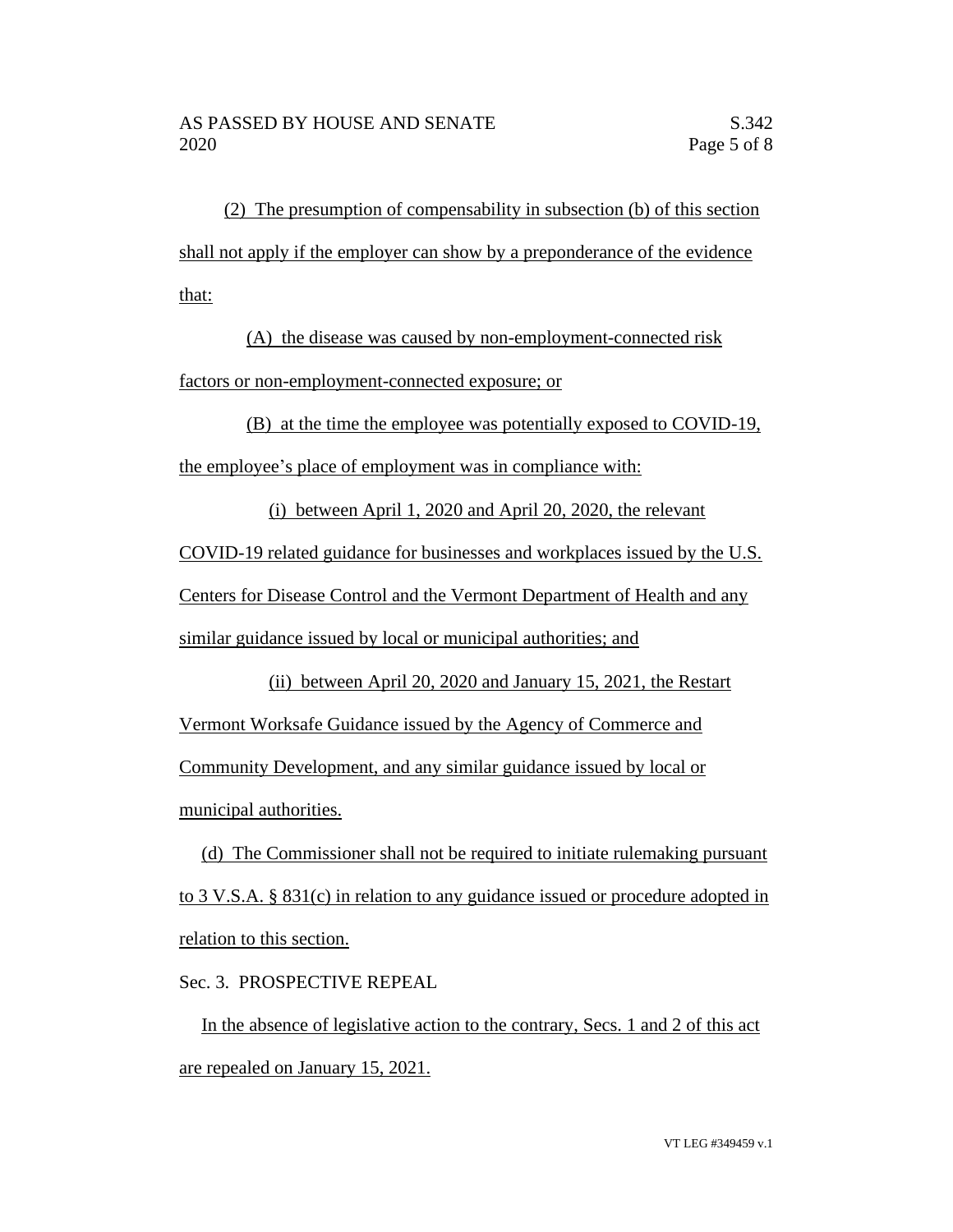#### Sec. 4. WORKERS' COMPENSATION COVID-19 REIMBURSEMENT;

### STUDY; REPORT

(a) The Commissioner of Financial Regulation shall examine the potential for creating a special fund that can be used to reimburse workers' compensation insurers, intermunicipal insurance associations, and self-insured employers for COVID-19 related workers' compensation costs related to COVID-19. In particular, the Commissioner shall examine the following

issues:

(1) the average cost of paying a COVID-19 related workers'

compensation claim in Vermont;

(2) factors that can influence the cost of a COVID-19 related workers' compensation claim, including medical costs, the average amount of time that a worker must be out of work, applicable deductibles, and any other factors that the Commissioner determines are appropriate;

(3) potential COVID-19 related impacts on workers' compensation costs and experience modifiers based on the experience of Vermont and other states with respect to COVID-19 infection rates and COVID-19 related workers' compensation claims, as well as projections for future rates of COVID-19 infections and COVID-19 related workers' claims in Vermont;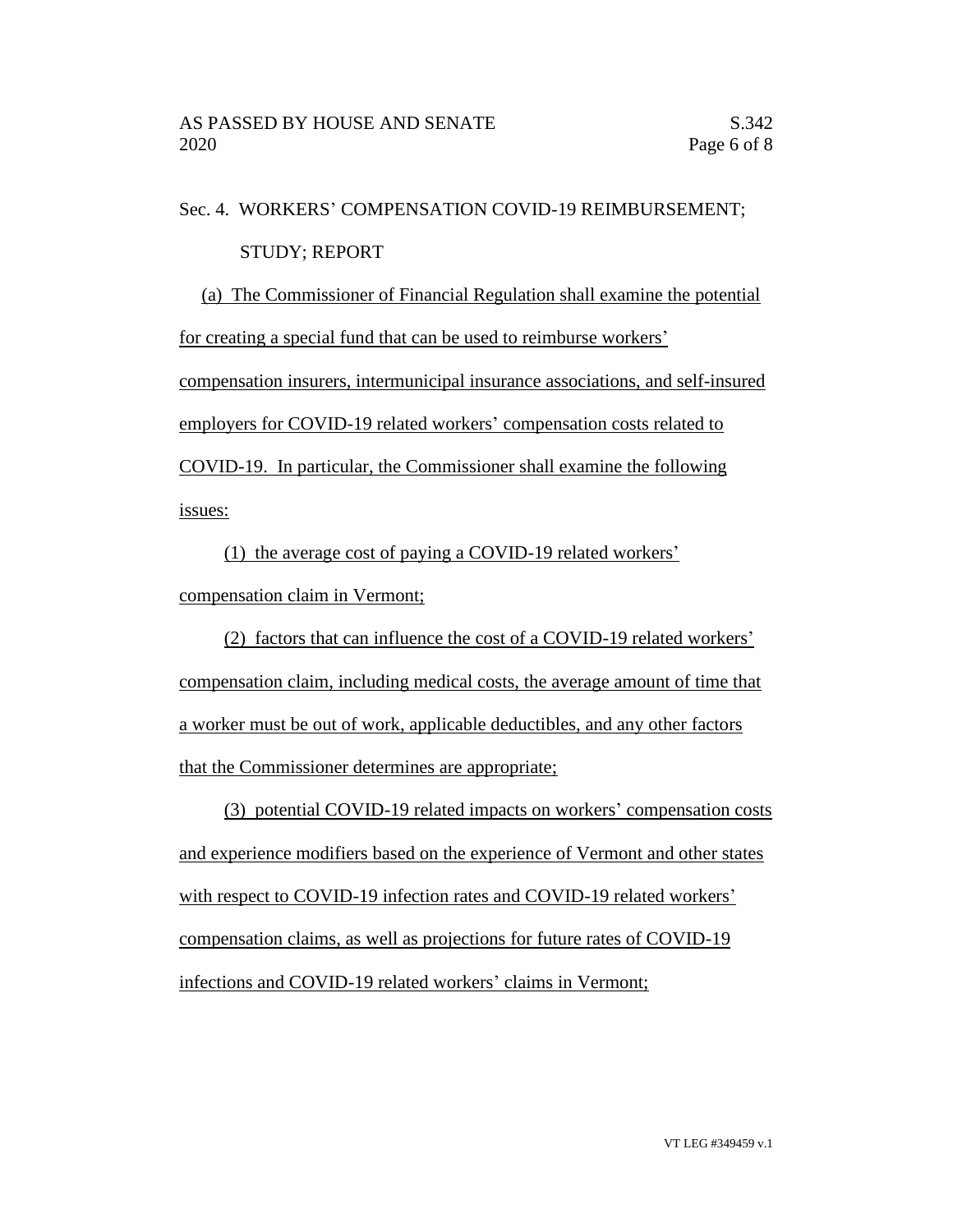(4) the amount of funding and any legislative action that would be necessary to substantially mitigate or eliminate the impact of COVID-19 related workers' compensation claims on workers' compensation costs; and

(5) requirements for structuring such a fund so that monies from the Coronavirus Relief Fund can be used in compliance with the requirements of section 5001 of Coronavirus Aid, Relief, and Economic Security Act, Pub. L. No. 116–136 (the CARES Act), as may be amended, and any guidance issued pursuant to that section.

(b) The Commissioner shall consult with interested parties including relevant trade groups and advocates for employers, workers' compensation insurers, and employees.

(c) On or before August 15, 2020, the Commissioner shall submit a report to the House Committee on Commerce and Economic Development and the Senate Committee on Economic Development, Housing and General Affairs with his or her findings and any recommendations for legislative action. Sec. 5. WORKERS' COMPENSATION RATE OF CONTRIBUTION

For fiscal year 2021, after consideration of the formula in 21 V.S.A. § 711(b) and historical rate trends, the General Assembly determines that the rate of contribution for the direct calendar year premium for workers' compensation insurance shall remain at the rate of 1.4 percent. The contribution rate for self-insured workers' compensation losses and workers'